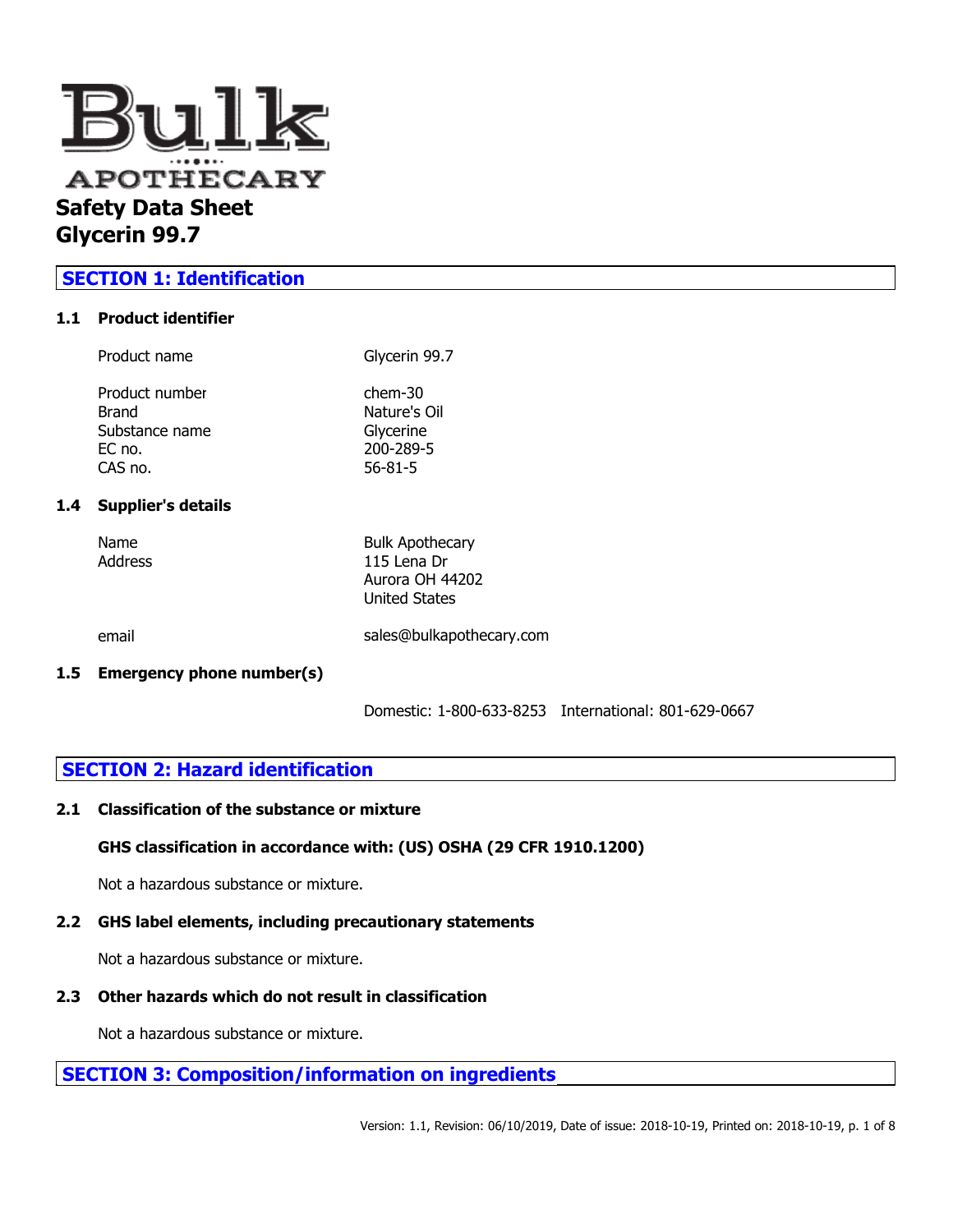### **3.1 Substances**

| 1. Glycerine           |                                                                         |
|------------------------|-------------------------------------------------------------------------|
| <b>Components</b>      |                                                                         |
| Other names / synonyms | 1,2,3-Propanetriol; Glycerolum; Glycerol; Glycerin; Glycerine; Glycerol |
| Molecular weight       | 92.09                                                                   |
| Formula                | C3H8O3                                                                  |
| CAS no.                | $56 - 81 - 5$                                                           |
| EC no.                 | 200-289-5                                                               |
| Substance name         | Glycerine                                                               |
|                        |                                                                         |

| Concentration | 90 - 100 % (weight) |
|---------------|---------------------|
| EC no.        | 200-289-5           |
| CAS no.       | $56 - 81 - 5$       |
|               |                     |

# **SECTION 4: First-aid measures**

### **4.1 Description of necessary first-aid measures**

| General advice          | Never give anything by mouth to an unconcious person. If you feel Unwell,<br>seek medical advise. Show the label or this safety data sheet when possible |
|-------------------------|----------------------------------------------------------------------------------------------------------------------------------------------------------|
| If inhaled              | If breathed in, move person into fresh air. If not breathing, give artificial<br>respiration. Consult a physician if sypmtoms develop                    |
| In case of skin contact | Wash off with soap and plenty of water. Get medical attention if symptoms<br>occur.                                                                      |
| In case of eye contact  | Flush eyes with water as a precaution. Remove contacts                                                                                                   |
| If swallowed            | Never give anything by mouth to an unconscious person. Rinse mouth with<br>water. Get medical attention should irritation and symptoms occur             |

# **SECTION 5: Fire-fighting measures**

### **5.1 Suitable extinguishing media**

Use water spray, alcohol-resistant foam, dry chemical or carbon dioxide.

### **5.2 Specific hazards arising from the chemical**

Carbon oxides, smoke, and irritating fumes or substances may form. Fumes may be toxic.

# **5.3 Special protective actions for fire-fighters**

Wear self-contained breathing apparatus for firefighting if necessary. Wear protective clothing and gear to prevent contact with skin and eyes. Follow standard procedure for chemical fires. Use extinguishing measures that are appropriate to local circumstances and the surrounding enviornment.

# **Further information**

Spills produce extremely slippery surfaces.

# **SECTION 6: Accidental release measures**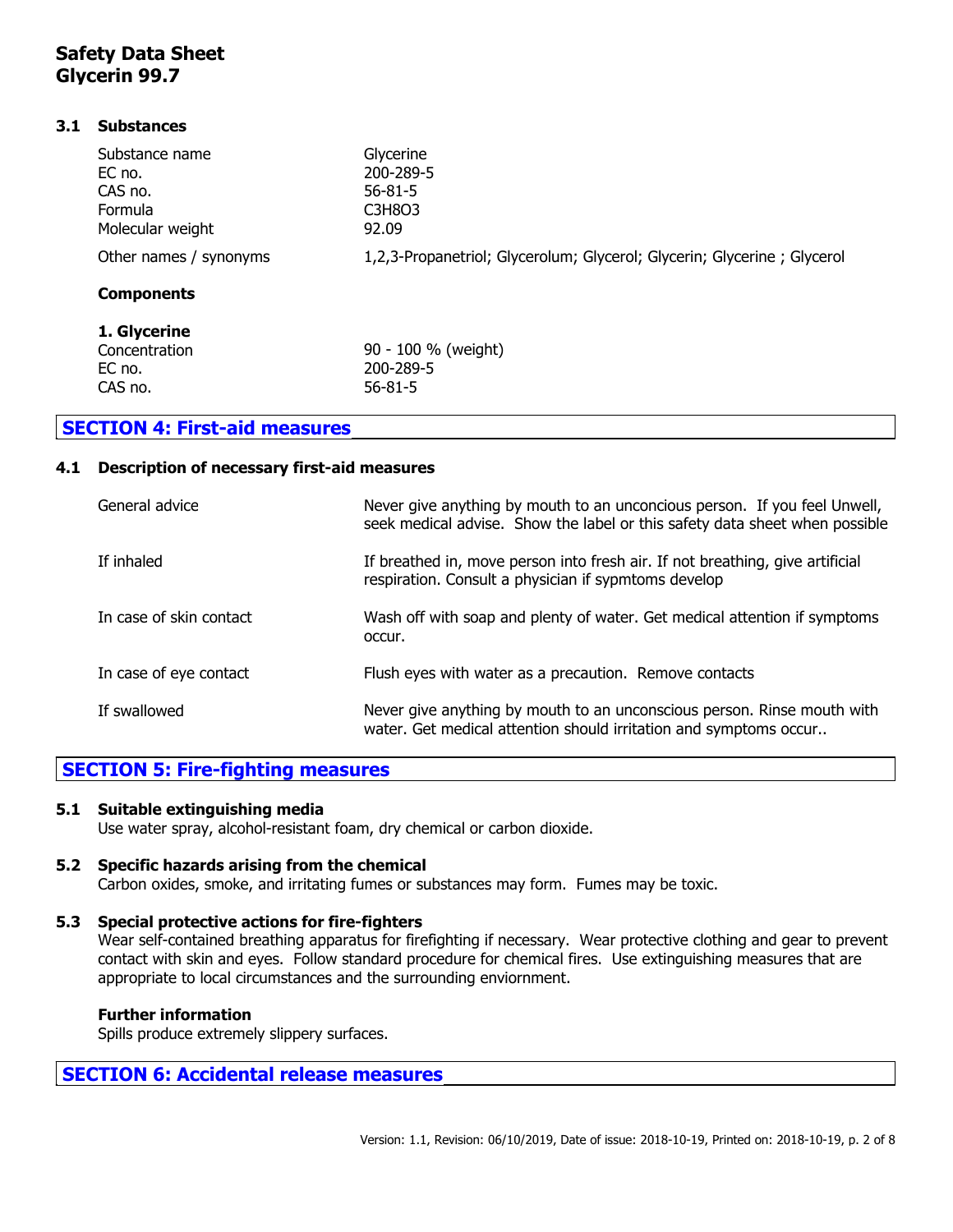# **6.1 Personal precautions, protective equipment and emergency procedures**

Do not touch or walk through spilled material. Spills can create very slippery surfaces. Wear respiratory protection if necessary. Avoid breathing gas, mist, vapors, or spray. Ensure adequate ventilation. Evacuate personnel to safe areas. For personal protection see section 8.

### **6.2 Environmental precautions**

Should not be released into the environment.

### **6.3 Methods and materials for containment and cleaning up**

Stop leak if you can do it without risk. Sweep up and shovel into suitable containers for disposal. Use absorbent paper to pick up all liquid spill material. Seal the absorbent paper, as well as any of your clothing which may be contaminated, suitable container for eventual disposal. Wash any surfaces you may have contaminated with a soap and water solution.

### **Reference to other sections**

For disposal see section 13.

# **SECTION 7: Handling and storage**

### **7.1 Precautions for safe handling**

Surfaces are very slippery from this product. Do not swallow. Do not breathe mist, vapors, or spray. Wash thoroughly after handling. Do not eat, drink or smoke when using this product. Use only outdoors or in a wellventilated area. See Section 8 for information on Personal Protective Equipment.

### **7.2 Conditions for safe storage, including any incompatibilities**

Freezing will adversely affect the quality of the product. Store locked up. Keep away from heat and sources of ignition. Store away from incompatible materials. See Section 10 for information on Incompatible Materials. Keep out of the reach of children.

# **SECTION 8: Exposure controls/personal protection**

# **8.1 Control parameters**

# **1. Glycerol (CAS: 56-81-5 EC: 200-289-5)**

TWA (Inhalation): 5 mg/m3; USA (OSHA) USA. Occupational Exposure Limits (OSHA) - Table Z-1 Limits for Air Contaminant

PEL (Inhalation): 5 mg/m3, PNOR (Cal/OSHA) OSHA Annotated Table Z-1, www.osha.gov

PEL (Inhalation): 5 mg/m3 (OSHA) OSHA Annotated Table Z-1, www.osha.gov

PEL (Inhalation): 10 mg/m3 , PNOR (Cal/OSHA) OSHA Annotated Table Z-1, www.osha.gov

PEL (Inhalation): 15 mg/m3 (OSHA) OSHA Annotated Table Z-1, www.osha.gov

TWA (Inhalation): 10 mg/m3; USA (ACGIH) USA. ACGIH Threshold Limit Values (TLV)/Upper Respiratory Tract irritation

TWA (Inhalation): 15 mg/m3; USA (OSHA) USA. Occupational Exposure Limits(OSHA) - Table Z-1 Limits for Air Contaminants

# **8.2 Appropriate engineering controls**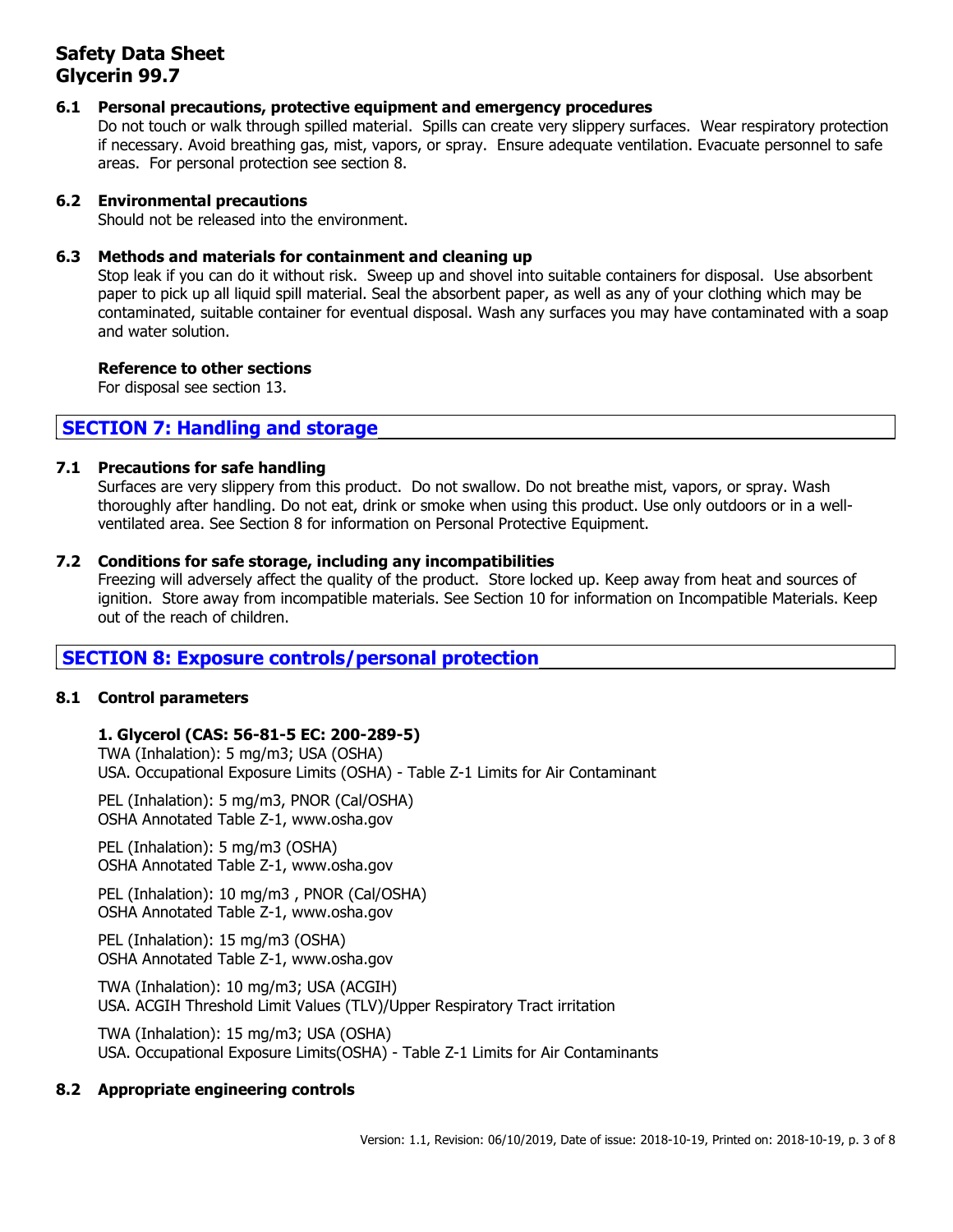Use ventilation adequate to keep exposures (airborne levels of dust, fume, vapor, gas, etc.) below recommended exposure limits.

# **8.3 Individual protection measures, such as personal protective equipment (PPE)**



### **Eye/face protection**

Safety glasses with side shields or goggles.

### **Skin protection**

Wear protective gloves, such as PVC or other plastic material. Consult manufacturer specifications for further information.

### **Body protection**

Wear protective clothing. Clothing with full length sleeves and pants should be worn. The type of protective equipment must be selected according to the concentration and amount of the dangerous substance at the specific workplace.

### **Respiratory protection**

General and local exhaust ventilation is recommended to maintain vapor exposures below recommended limits. Where concentrations are above recommended limits or are unknown, appropriate respiratory protection should be worn. Follow OSHA respirator regulations (29 CFR 1910.134) and use NIOSH/MSHA approved respirators. Protection provided by air purifying respirators against exposure to any hazardous chemical is limited. Use a positive pressure air supplied respirator if there is any potential for uncontrolled release, exposure levels are unknown, or any other circumstance where air.

purifying respirators may not provide adequate protection.

### **Thermal hazards**

No data available.

### **Environmental exposure controls**

Do not let product enter drains.

# **SECTION 9: Physical and chemical properties**

# **Information on basic physical and chemical properties**

| Appearance/form (physical state, color, etc.) | Viscous, Liquid, clear to light yellow |
|-----------------------------------------------|----------------------------------------|
| Odor                                          | mild, musty                            |
| Odor threshold                                | No data available.                     |
| рH                                            | No data available.                     |
| Melting point/freezing point                  | $<$ 2 °C (<36 °F)                      |
| Initial boiling point and boiling range       | >130 °C (266 °F) at 1013 hPa           |
| Flash point                                   | >176 °C (>349 °F) - closed cup         |
| Evaporation rate                              | $> 1$ (Butyl Acetate = 1)              |
| Flammability (solid, gas)                     | No data available.                     |
| Upper/lower flammability limits               | No data available.                     |
| Upper/lower explosive limits                  | No data available.                     |
| Vapor pressure                                | < 0.1 mmHg @ 20 °C (68 °F)             |
| Vapor density                                 | 3.17 @ 20 °C (68 °F) (Air = 1.0)       |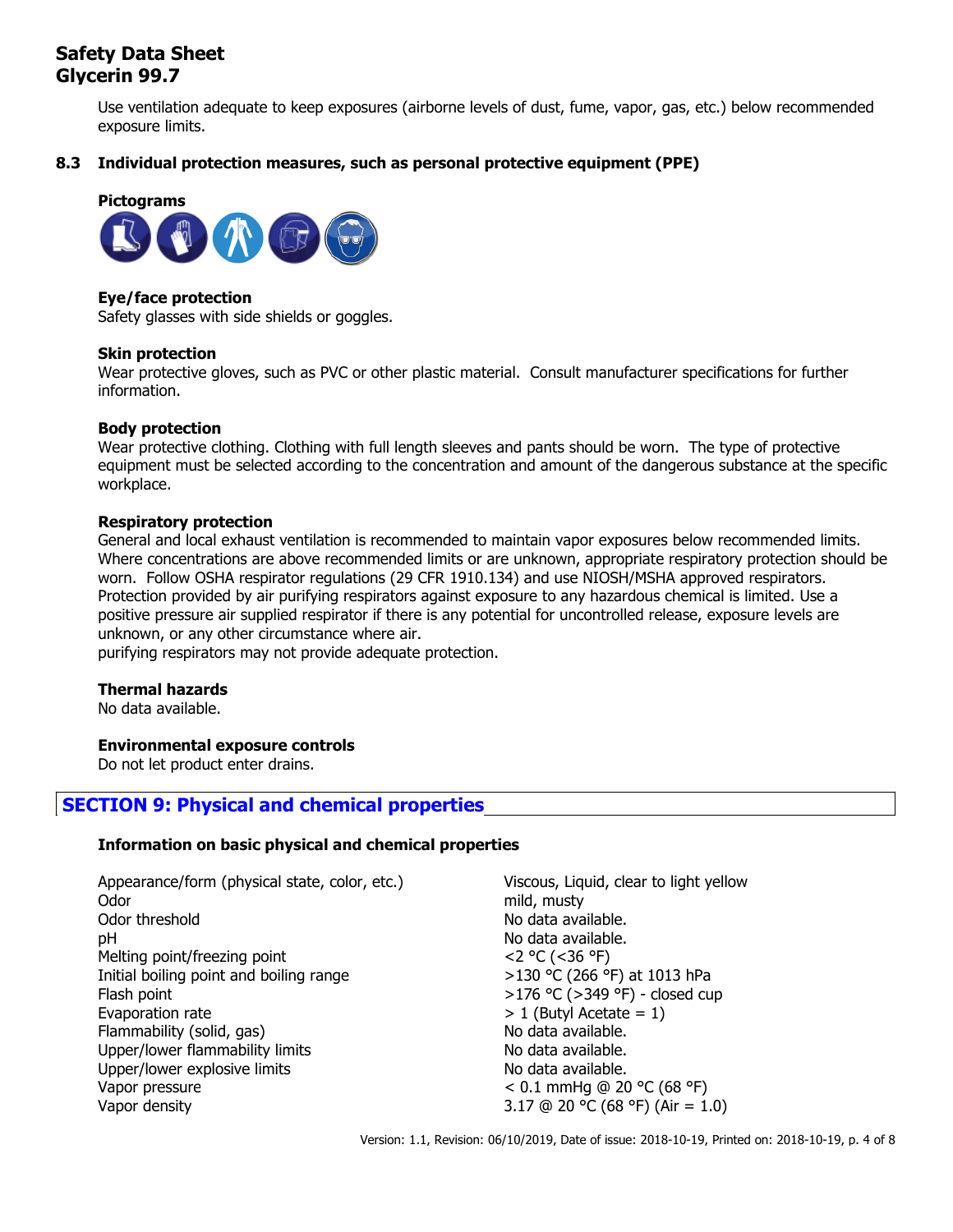Solubility(ies) Soluble Partition coefficient: n-octanol/water No data available. Auto-ignition temperature No data available. Decomposition temperature No data available. Viscosity **No data available.** Explosive properties No data available. Oxidizing properties No data available.

Relative density  $\begin{array}{c}\n\text{Relative density} \\
\text{The equation is:}\n\end{array}$  : 1.22 - 1.24  $\textcircled{a}$  25 °C (77 °F) Reference substance:  $(water = 1)$ 

# **SECTION 10: Stability and reactivity**

# **10.1 Reactivity**

No dangerous reaction known under conditions of normal use.

# **10.2 Chemical stability**

Stable under normal storage conditions.

#### **10.3 Possibility of hazardous reactions** No data available.

### **10.4 Conditions to avoid**

Heat, flames and sparks. Incompatible products. Keep away from open flames, hot surfaces and sources of ignition.

# **10.5 Incompatible materials**

Strong acids, Strong oxidizing agents

# **10.6 Hazardous decomposition products**

Thermal decomposition may produce carbon oxides.

# **SECTION 11: Toxicological information**

# **Information on toxicological effects**

### **Acute toxicity**

LD50 (Oral): N/A LD50 (Dermal): N/A LD50: N/A

# **Skin corrosion/irritation**

May cause slight skin irritation.

# **Serious eye damage/irritation**

May cause slight eye irritation

### **Respiratory or skin sensitization**

Not expected to present a significant inhalation hazard under anticipated conditions of normal use.

# **Germ cell mutagenicity**

No mutagenic effects.

# **Carcinogenicity**

No component of this product at levels greater than 0.1% is identified as carcinogenic by IARC, NTP, ACGIH, or OSHA.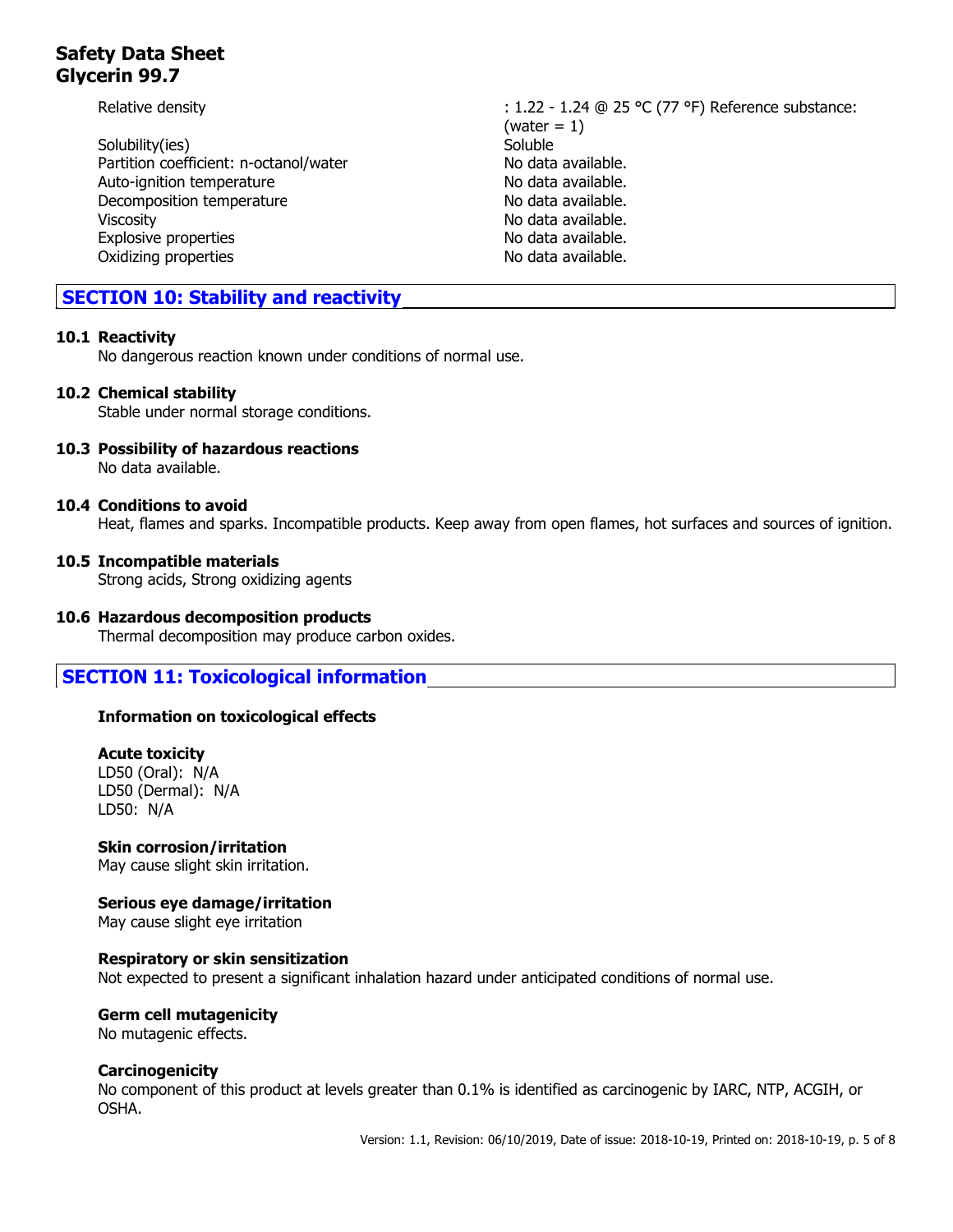# **Reproductive toxicity**

No toxicity to reproduction.

# **STOT-single exposure**

No data available

**STOT-repeated exposure** No data available

**Aspiration hazard** No data available

# **SECTION 12: Ecological information**

### **Toxicity**

No data available on product

# **Persistence and degradability**

No data available on product

**Bioaccumulative potential**

/ Not Established

**Mobility in soil** No data available

### **Results of PBT and vPvB assessment**

PBT/vPvB assessment not available as chemical safety assessment not required/not conducted

### **Other adverse effects**

Ozone-Depletion Potential : Regulation: 40 CFR Protection of Environment; Part 82 Protection of Stratospheric Ozone - CAA Section 602 Class Substances

Remarks: This product neither contains, nor was manufactured with a Class I or Class II ODS as defined by the U.S. Clean Air Act Section 602 (40 CFR 82, Subpt. A, App.A + B).

# **SECTION 13: Disposal considerations**

### **Disposal of the product**

Treatment, storage, transportation, and disposal must be in accordance all applicable federal, state, and local regulations.

# **Disposal of contaminated packaging**

Dispose of as unused product.

### **Waste treatment**

Waste packaging should be recycled or reused whenever possible. If recycling is not feasible, contaminated packaging should be disposed of in accordance with all local, state, and federal regulations. Regulations vary by region.

### **Sewage disposal**

Avoid release into sewers or other public water ways.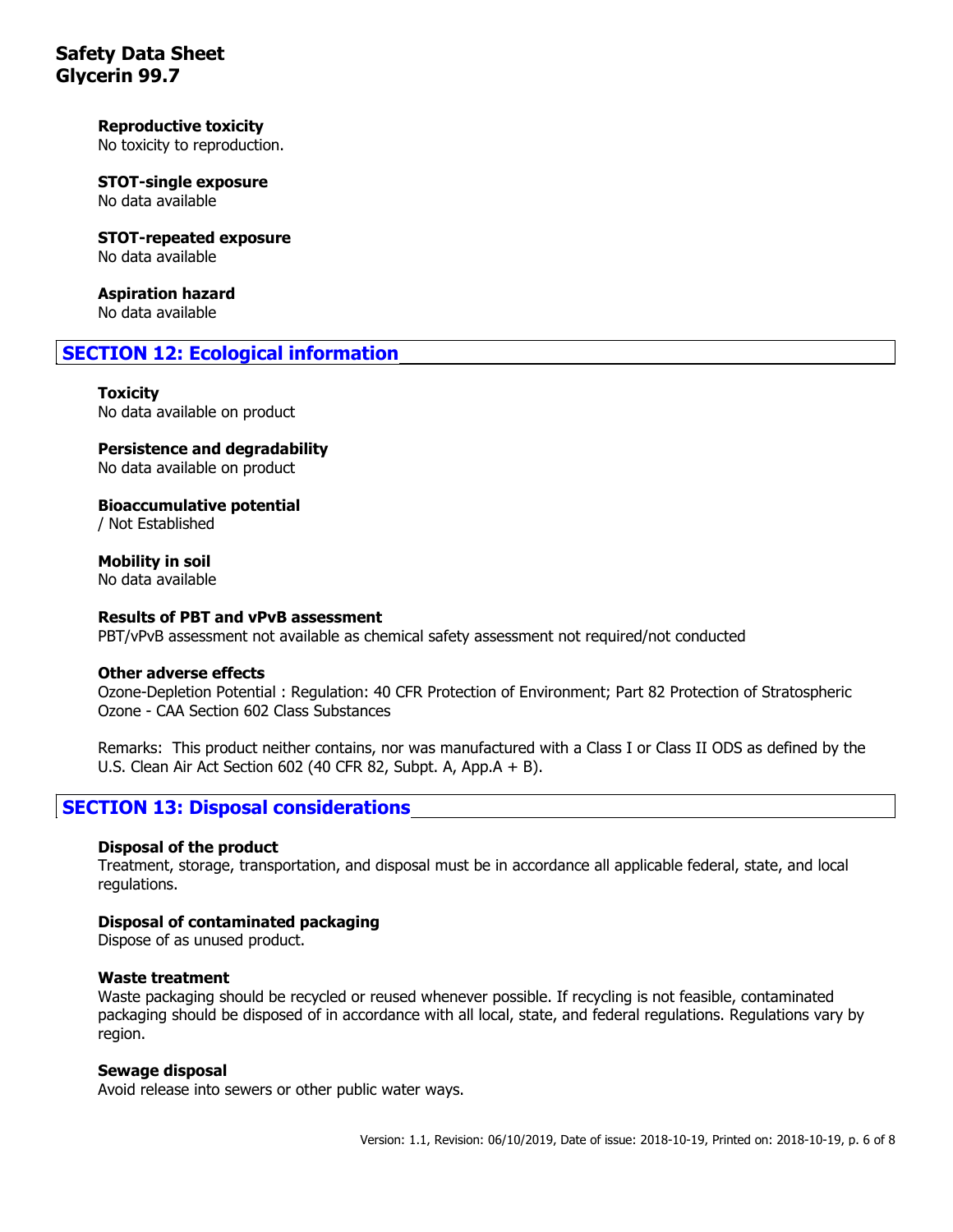# **SECTION 14: Transport information**

| 14.1 UN Number                                                                | None        |      |  |
|-------------------------------------------------------------------------------|-------------|------|--|
| 14.2 UN Proper Shipping Name                                                  | None        |      |  |
| 14.3 Transport hazard class(es)                                               | None        |      |  |
| 14.4 Packing group                                                            | None        |      |  |
| 14.5 Environmental hazards                                                    | None        |      |  |
| 14.6 Special precautions for user                                             | <b>None</b> |      |  |
| 14.7 Transport in bulk according to Annex II of MARPOL 73/78 and the IBC Code |             | None |  |

# **SECTION 15: Regulatory information**

### **15.1 Safety, health and environmental regulations specific for the product in question**

### **SARA 302 Components**

No chemicals in this material are subject to the reporting requirements of SARA Title III, Section 302.

### **SARA 313 Components**

This material does not contain any chemical components with known CAS numbers that exceed the threshold (De Minimis) reporting levels established by SARA Title III, Section 313.

This material does not contain any chemical components with known CAS numbers that exceed the threshold (De Minimis) reporting levels established by SARA Title III, Section 313.

### **SARA 311/312 Hazards**

Acute Health Hazard

Chronic Health Hazard

# **Massachusetts Right To Know Components**

No components are subject to the Massachusetts Right to Know Act.

**Glycerol** CAS-No. 56-81-5

### **Pennsylvania Right To Know Components**

No components are subject to the Pennsylvania Right To Know Act.

Glycerol CAS-No. 56-81-5

### **New Jersey Right To Know Components**

No components are subject to the New Jersey Right To Know Act.

Glycerol CAS-No. 56-81-5

### **California Prop. 65 Components**

This product does not contain any chemicals known to State of California to cause cancer, birth defects, or any other reproductive harm.